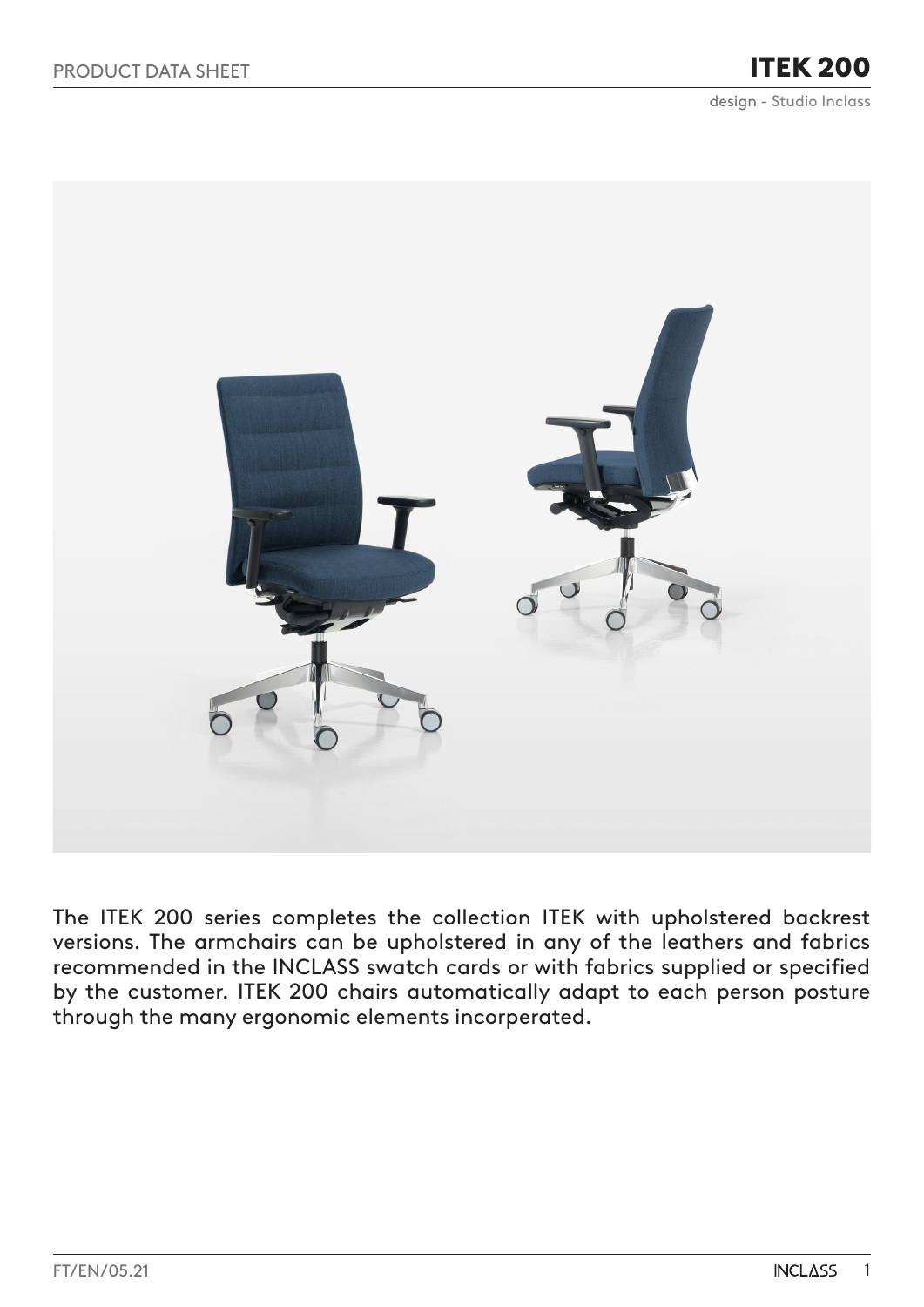#### **ECOLOGY**

INCLASS production processes are certified according to environmental ISO 14001 quality standards and are carried out through the reduction of waste and energy consumption in order to minimise any impact on the environment.

ISO 14001 certificate [+info](https://inclass.es/wp-content/files_mf/1589894317INCLASS_ISO14001_2019.pdf)

### QUALITY STANDARDS

ISO 9001 certificate [+info](https://inclass.es/wp-content/files_mf/1587536904INCLASS_ISO9001_2019.pdf)

The quality management system of INCLASS is certified in accordance with ISO 9001 in all the design, manufacturing and sales procedures of its products.

#### WARRANTY

5 years

### FINISHES

Finishes book [+info](https://inclass.es/wp-content/files_mf/1580386379ITEK200SwatchBook.pdf)

**Upholstery:** All fabrics and leathers indicated in the finishes book.

#### **Steel frames**

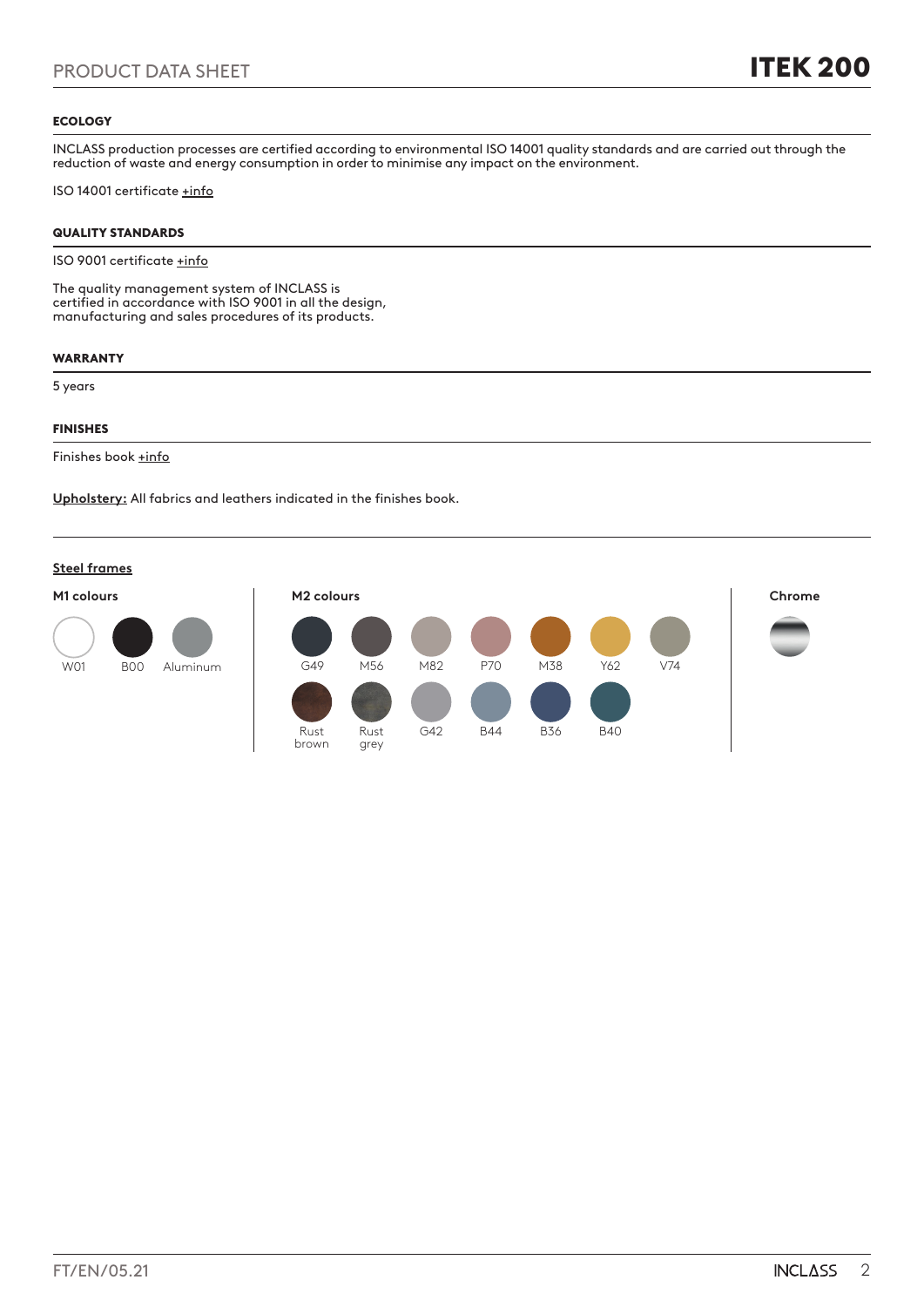## Task chair with upholstered backrest



Task chair with upholstered backrest and synchronized movement.

#### **MOVEMENT**

**Synchro mechanism:** Height adjustable seat. Synchronized tilt mechanism with side tension adjustment for users from 40 to 140kg. Four locking positions tilt with safety unlocking. Seat depth regulation (+60mm) and seat angle adjustment (0 or -3º). **Synchro-self mechanism:** Height adjustable seat. Weight-activated synchronized mechanism with self-tension adjustment for users from 45 to 120kg. Locking in one position.

**Base:** black polyamide base with 5 spokes.

**Casters:** Ø65mm twin wheel casters with soft tread as standard. Casters with hard tread are available.

> 1 unit 11,3 kg  $0,38 \text{ m}^3$

Box

**Upholstery:** available in all the materials indicated in the finishes book.

| Code      | <b>Mechanism</b> |                                      |                            |       |
|-----------|------------------|--------------------------------------|----------------------------|-------|
| ITK0040SI | Synchro          |                                      |                            |       |
| ITK0042SI | Synchro-selft    |                                      |                            |       |
| 70<br>45  | 70<br>Ø 70       | 18kg<br>KG                           | COM 140cm / per unit       |       |
| 113       |                  |                                      | 1 unit                     | 130cm |
| 103       | $=$<br>57        | 1 unit                               | 8 or more units            | 130cm |
|           | ø<br>r.<br>46    | 21,0 kg<br>Box<br>$0,38 \text{ m}^3$ | * COM will be priced as G2 |       |

# Visitor chair with cantilever frame (upholstered backrest) Code:ITK0030

45

1 unit 110cm 8 or more units 90cm *\* COM will be priced as G2*



59

65

84,5